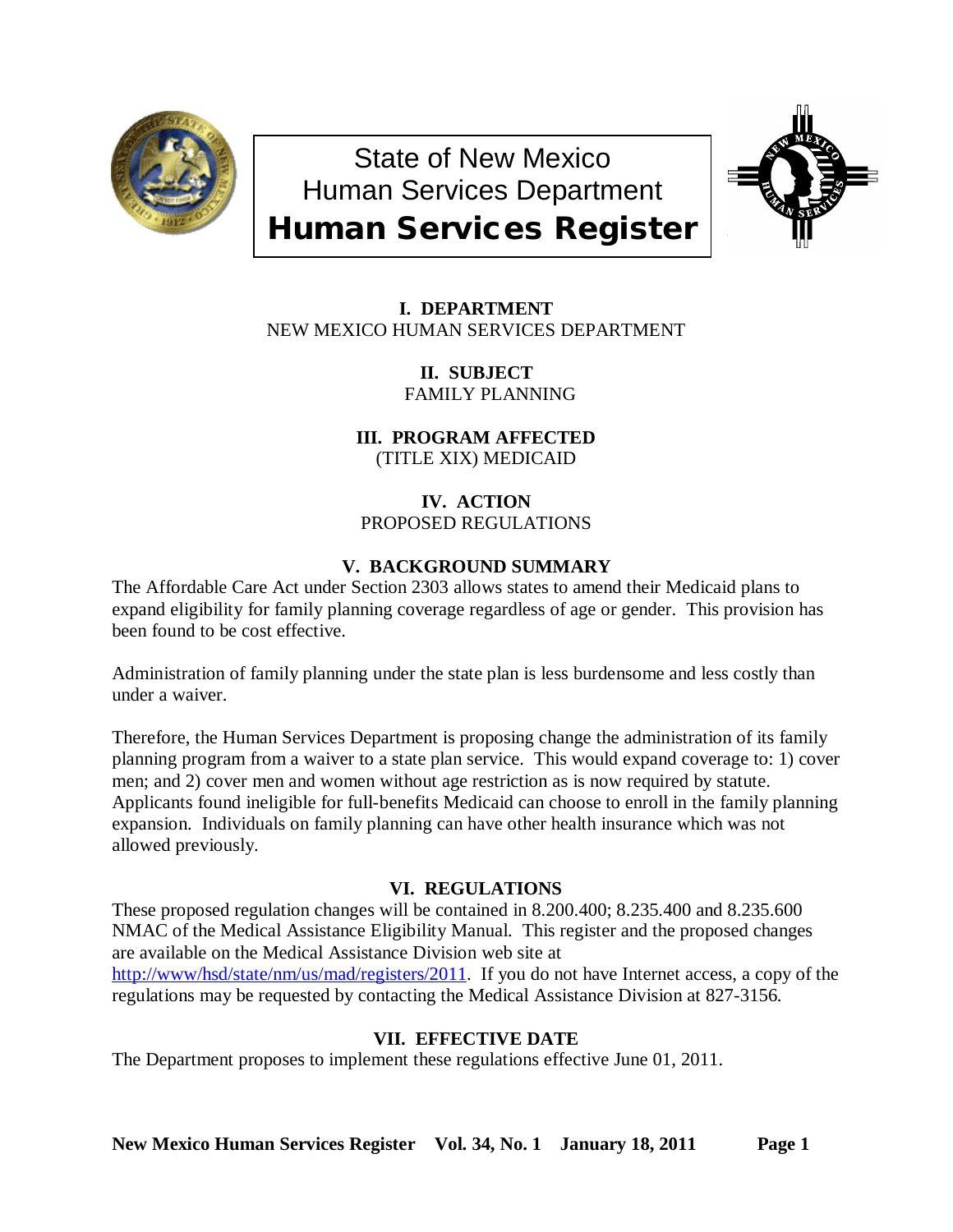### **VIII. PUBLIC HEARING**

A public hearing to receive testimony on these proposed regulations will be held at 9:00 a.m. on April 18, 2011 in the South Park Conference Room, 2055 S. Pacheco St., Ste 500-590, Santa Fe, NM.

If you are a person with a disability and you require this information in an alternative format or require a special accommodation to participate in the public hearing, please contact the Division toll free at 1-888-997-2583 and ask for extension 7-3156. In Santa Fe call 827-3156. The Department's TDD system may be accessed toll-free at 1-800-659-8331 or in Santa Fe by calling 827-3184. The Department requests at least ten (10) days advance notice to provide requested alternative formats and special accommodations.

Copies of all comments will be made available by the Medical Assistance Division upon request by providing copies directly to a requestor or by making them available on the MAD website or at a location within the county of the requestor.

## **IX. ADDRESS**

Interested persons may address written or recorded comments to:

Sidonie Squier, Secretary-Designate Human Services Department P.O. Box 2348 Santa Fe, New Mexico 87504-2348

These comments must be received no later than 5:00 p.m. on April 18, 2011. Written and recorded comments will be given the same consideration as oral comments made at the public hearing. Interested persons may also address comments via electronic mail to: [Magdalena.Romero@state.nm.us.](mailto:Magdalena.Romero@state.nm.us)

## **X. PUBLICATIONS**

Publication of these regulations approved by:

SIDONIE SQUIER, SECRETARY-DESIGNATE HUMAN SERVICES DEPARTMENT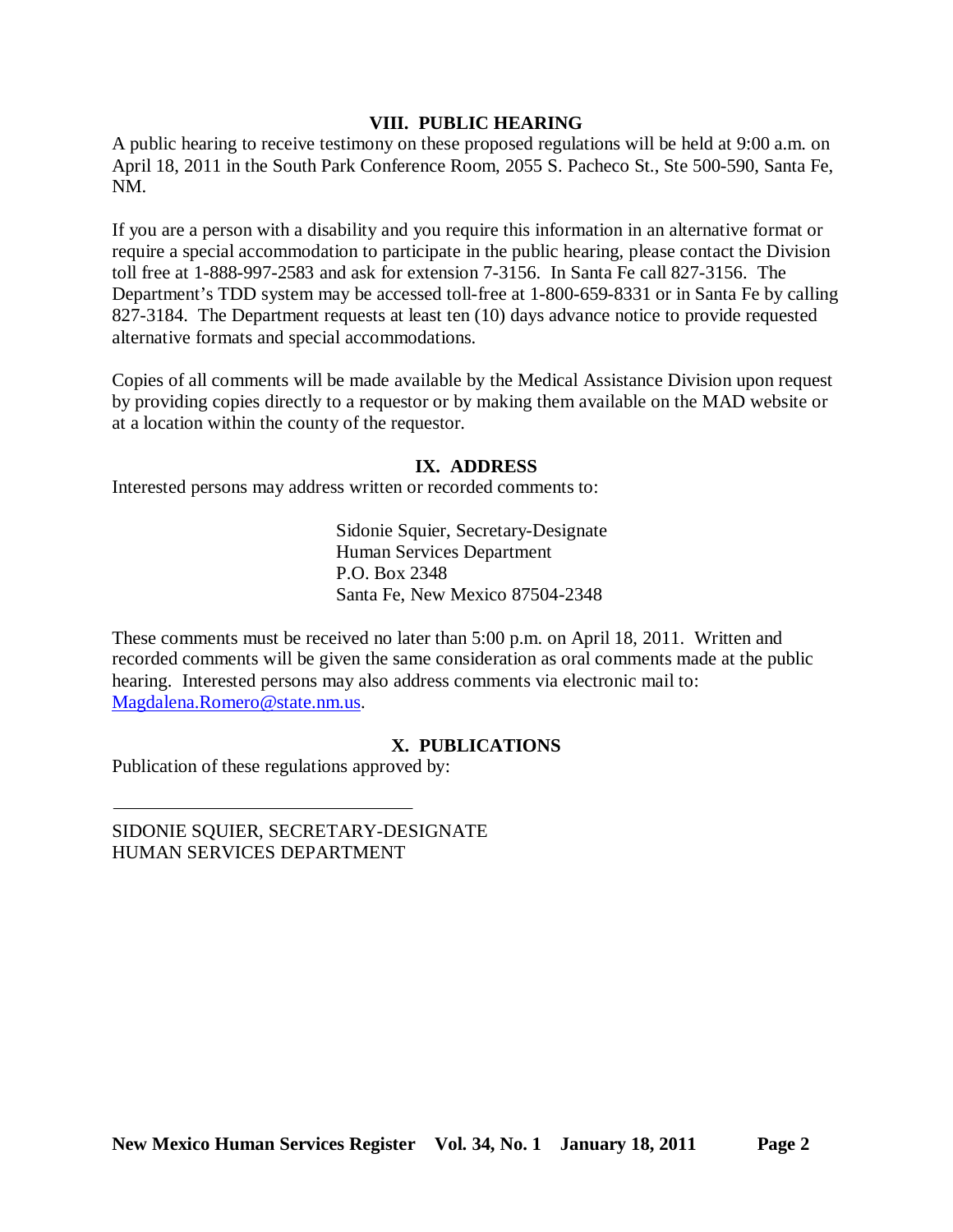#### **TITLE 8 SOCIAL SERVICES CHAPTER 200 MEDICAID ELIGIBILITY - GENERAL RECIPIENT POLICIES PART 400 GENERAL MEDICAID ELIGIBILITY**

Explanatory paragraph: This is an amendment to 8.200.400 NMAC, Sections 8 and 10, which will be effective June 1, 2011. The Medical Assistance Division is amending the mission statement and Subparagraph (4) of Subsection B, to include men in family planning and related services in families whose income is below 185 percent of the federal income poverty level.

**8.200.400.8 MISSION:** To reduce the impact of poverty on people living in New Mexico and to assure low income and [<del>disabled individuals</del>] individuals with disabilities in New Mexico equal participation in the life of their communities.

[8.200.400.8 NMAC - N/E, 10-1-09; A, 6-1-11]

**8.200.400.10 BASIS FOR DEFINING GROUP:** Individuals are eligible for medicaid if they meet the specific criteria for one of the eligibility categories. In New Mexico, other medical assistance programs for individuals who do not qualify for medicaid are available, such as the children's medical services program (category 007) administered by the New Mexico department of health.

B. **Medical assistance for women and children:** ISD [offices] caseworkers establish eligibility for medical assistance for women and children (MAWC) categories. For these categories, medicaid coverage does not depend on one or both parents being dead, absent, disabled, or unemployed. Children and pregnant women in intact families may be eligible for these medicaid categories.

 (4) **Category 035:** This category provides medicaid coverage for pregnancy-related services for pregnant women and family planning and related services for men and women in families whose income is below A, 10-1-02; A, 7-1-05; A, 2-1-06; A, 12-1-06; A/E, 12-1-06; A, 12-1-08; A, 6-1-11] 185 percent of the federal income poverty level. There is no resource test for this category.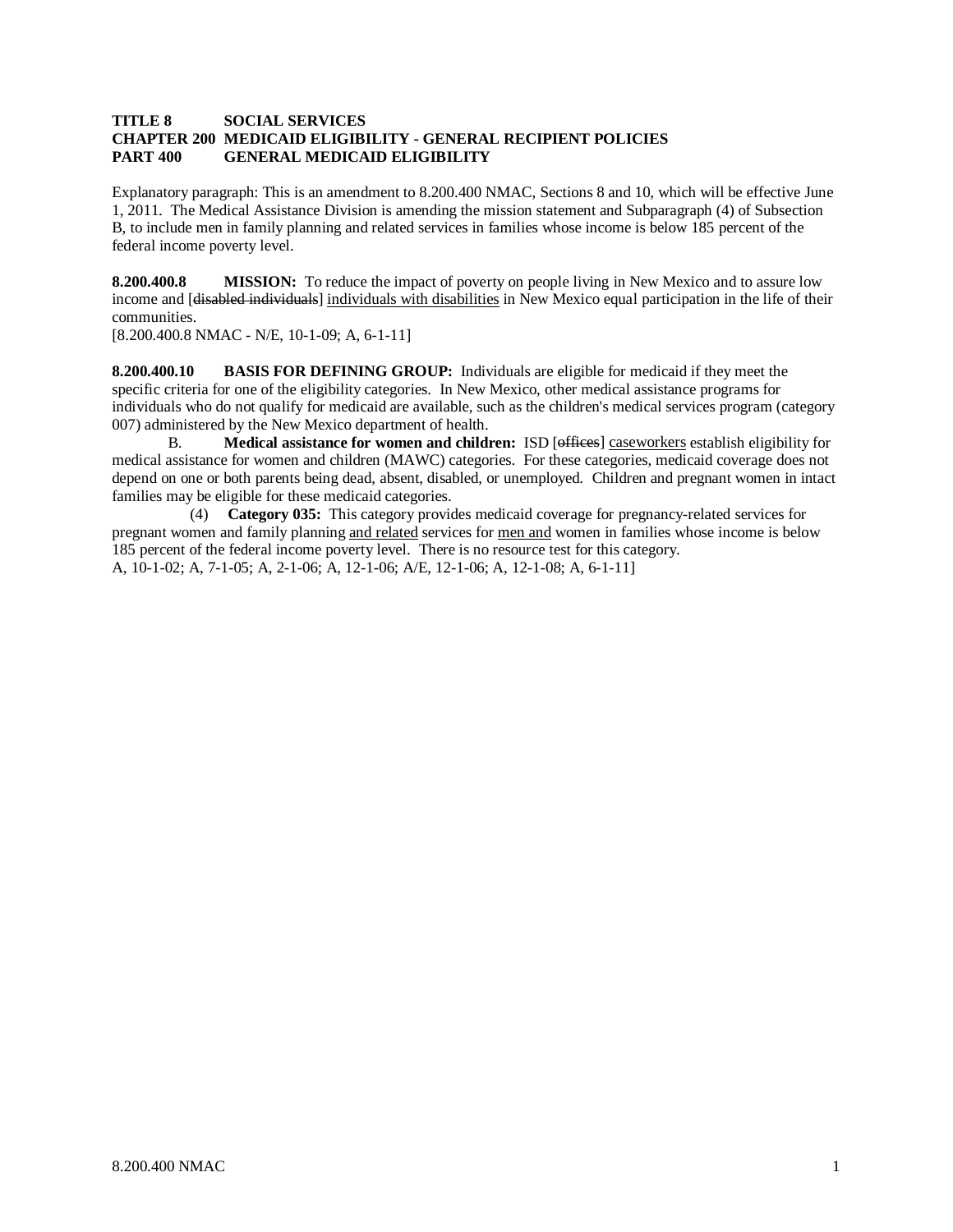#### **TITLE 8 SOCIAL SERVICES CHAPTER 235 MEDICAID ELIGIBILITY - PREGNANCY AND/OR FAMILY PLANNING SERVICES (CATEGORY 035) PART 400 RECIPIENT POLICIES**

**8.235.400.7 DEFINITIONS:** [**Creditable coverage:** Health insurance that includes any of the following: a group health plan, such as one obtained through an employer or a spouse's employer; health insurance coverage, including individual coverage; medicare and medicaid; CHAMPUS/tricare; a medical program of the Indian Health Service Act or of a tribal organization; a public health plan; and a health benefit plan under section 5(e) of the Peace Corps Act. It also includes: any hospital or medical service policy or insurance issuer, which includes, but is not limited to, comprehensive non-group, small group and large group policies, basic hospital expense policies, basic medical-surgical expense policies, and major medical expense policies.] [RESERVED] [8.235.400.7 NMAC, A, 6-1-07; A, 6-1-11]

#### **8.235.400.9 PREGNANCY-RELATED SERVICES ONLY AND FAMILY PLANNING SERVICES - CATEGORY 035:**

A. **Pregnancy related services only:** An applicant/recipient who meets specified eligibility standards and whose pregnancy has been medically verified may be eligible for medicaid coverage for pregnancyrelated services until the end of the second month following the month in which the child is born or the pregnancy terminates.

B. **Family planning services:** [*Effective June 1, 2004*] Men and women [*of child-bearing age]* who meet specified eligibility standards may be eligible for medicaid coverage for family planning and related services for a  $[$ twelve  $(12)]$  12-month period.

[2/1/95, 6/30/98; 8.235.400.9 NMAC - Rn, 8 NMAC 4.PSO.400, 7/1/03; A, 6/1/04; 6-1-11]

**8.235.400.12 ENUMERATION:** An applicant/recipient must furnish [here] his/her social security account number. Medicaid eligibility is denied or terminated for an applicant/recipient who fails to furnish his/her social security number.

[2/1/95; 6/30/98; 8.235.400.12 NMAC - Rn, 8 NMAC 4.PSO.411, 7/1/03; A, 6-1-11]

**8.235.400.16 SPECIAL RECIPIENT REQUIREMENTS:** For family planning and related services medicaid, [a woman may not have current creditable health insurance coverage from another source, including medicare] an applicant/recipient may have credible health insurance coverage. [2/1/95; 8.235.400.16 NMAC - Rn, 8 NMAC 4.PSO.420, 7/1/03; A, 6-1-07; A, 6-1-11]

**8.235.400.17 AGE:** To be eligible for pregnancy related medicaid, specific age requirements are not a factor. [To be eligible for family planning medicaid a woman must be from 18 through 50 years of age.] For family [2/1/95; 8.235.400.17 NMAC - Rn, 8 NMAC 4.PSO.421, 7/1/03; A, 6-1-07; A, 10/1/07; A, 6-1-11] planning and related services medicaid there is not an age limit for men and women.